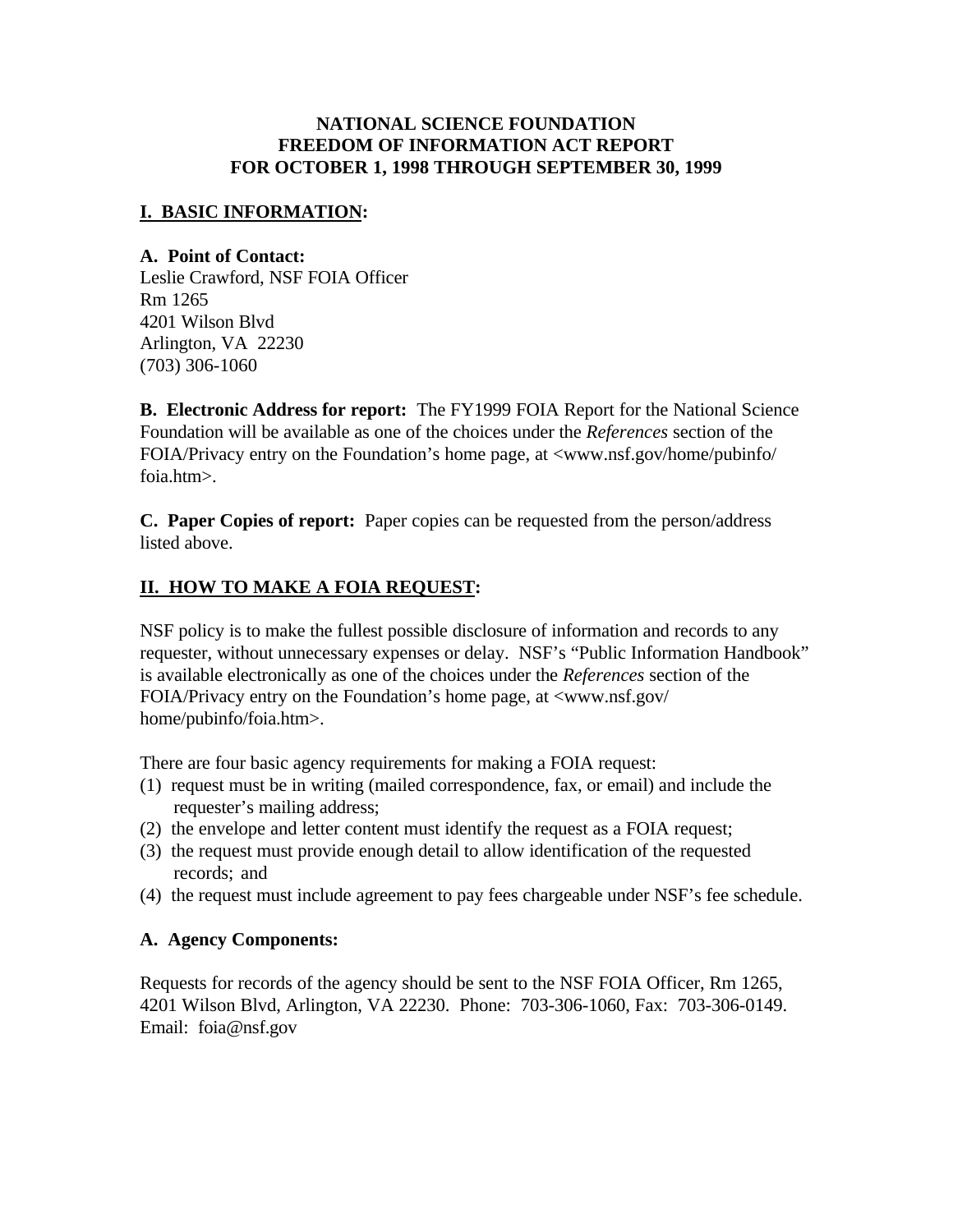Requests for documents maintained by the Office of the Inspector General should be addressed directly to the OIG, FOIA, Rm 1135, 4201 Wilson Blvd, Arlington, VA 22230. Phone: 703-306-2001. Email: oig@nsf.gov

## **B. NSF response-time ranges:**

The agency generally manages to respond to FOIA requests within three to four weeks for records that can be found at the agency (allowing for time to contact submitters of potentially proprietary information). Response times over 20 working days are generally the result of difficulty in contacting the submitter for clearance, need to track and retrieve documents from off-site storage at the Federal Records Center, voluminous number of potentially responsive records, or need to consult among agency components.

## **C. Why some requests are not granted:**

Requests for records may not be granted if the documents have been transferred to the ownership of the National Archives and Records Administration; if the requested records contain predecisional information that if released would cause harm to NSF decisionmaking processes; or for portions of records that contain personal and/or proprietary information; for records containing information compiled for law enforcement purposes; or if the requester asked for information specifically prohibited from disclosure by other statutes.

## **III. DEFINITIONS OF TERMS AND ACRONYMS USED IN THE REPORT:**

## **A. Agency-specific terms and acronyms:**

There are no agency-specific terms or acronyms used in this report.

## **B. Basic terms:**

The basic terms used in this report are the same in meaning as explained in Department of Justice guidance.

## **IV. EXEMPTION 3 STATUTES:**

## **A. Exemption 3 statutes relied on by NSF during current fiscal year:**

During Fiscal Year 1998 NSF used Exemption b(3) once to withhold contractor proposal information not set forth or incorporated by reference into the final contract, in accordance with the changes made to 41 U.S.C. 253b, section 303B, by the National Defense Authorization Act of 1997 (Public Law 104-201).

# **V. INITIAL FOIA/PA ACCESS REQUESTS:**

## **A. Numbers of initial requests:**

- 1. Number of requests pending as of end of preceding fiscal year: 14
- 2. Number of requests received during current fiscal year: 158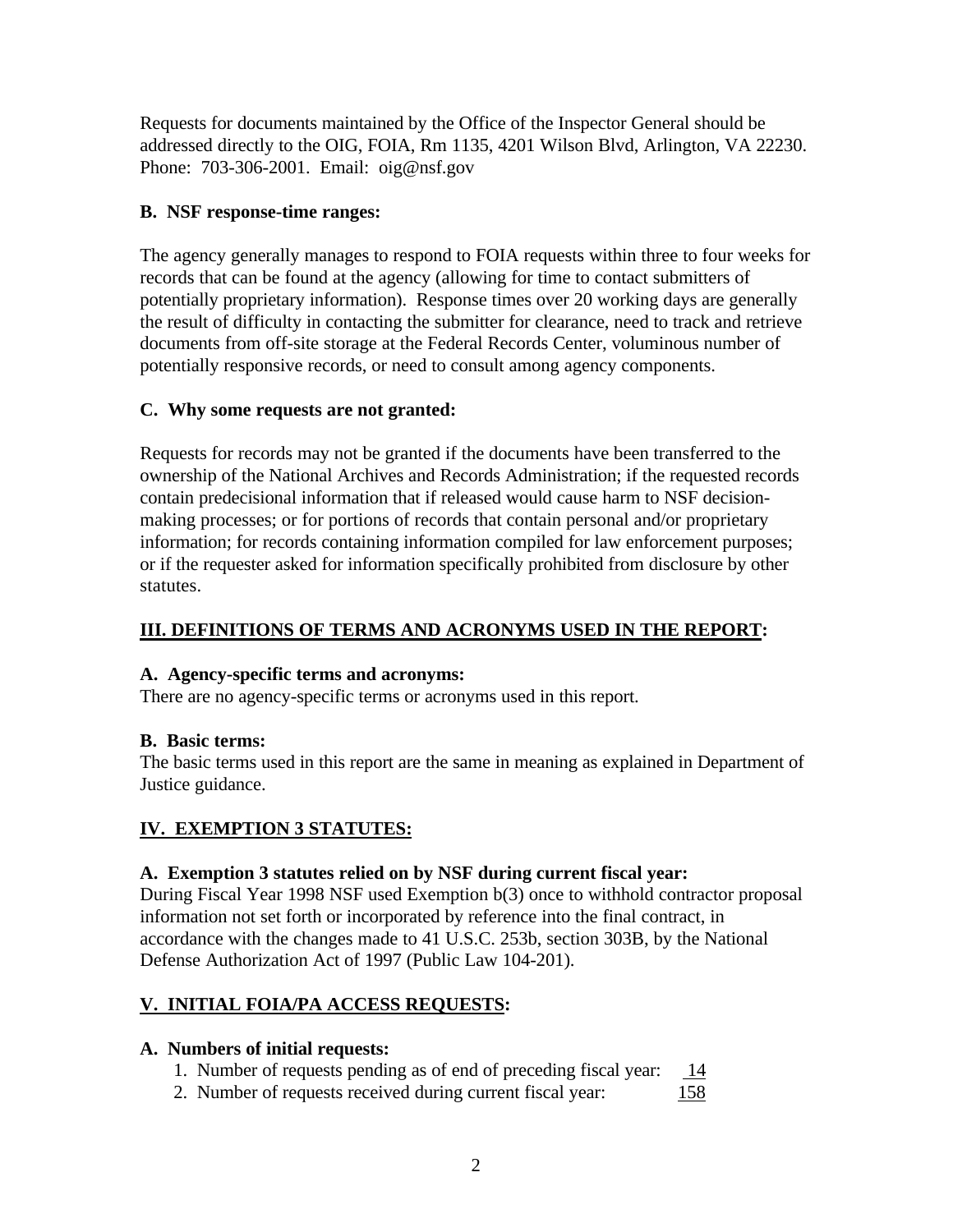- 3. Number of requests processed during current fiscal year: 169
- 4. Number of requests pending as of end of current fiscal year:  $\frac{3}{2}$

#### **B. Disposition of initial requests:**

- 1. Number of total grants (records released in full): 46
- 2. Number of partial grants (records released in part): 76
- 3. Number of denials (total withholding of records):  $\frac{4}{3}$
- a. Number of times each FOIA exemption was used:

| Exemption 2                               |                |
|-------------------------------------------|----------------|
| <b>Exemption 3</b>                        | $\mathbf{1}$   |
| <b>Exemption 4</b>                        | 10             |
| Exemption 5                               | 18             |
| Exemption 6                               | 69             |
| Exemption $7(A)$                          | $\overline{2}$ |
| Exemption $7(C)$                          | 15             |
| Exemption 7(D)                            | 1              |
| Exemption 7(E)                            |                |
| $\alpha$ receive for nondical serve $(t)$ |                |

- 4. Other reasons for nondisclosure (total): 40
	- a. No records  $\frac{25}{25}$ b. Referrals<br>
	c. Request withdrawn<br>
	d. Fee-related reason<br>
	e. Records not reasonably described<br>
	f. Duplicate request<br>
	<u>1</u>
	- c. Request withdrawn
	- d. Fee-related reason
	- e. Records not reasonably described
	- f. Duplicate request

## **VI. APPEALS OF INITIAL DENIALS OF FOIA/PA REQUESTS**

#### **A. Numbers of appeals**

- 1. Number of appeals received during fiscal year  $\frac{4}{4}$
- 2. Number of appeals processed during fiscal year  $\frac{4}{5}$

## **B. Disposition of appeals**

- 
- 1. Number completely upheld  $\frac{1}{2}$ <br>2. Number partially reversed  $\frac{2}{2}$ 2. Number partially reversed
- 3. Number completely reversed  $\qquad 0$ 
	- a. Number of times each FOIA exemption used: Exemption 5 1
		- Exemption 7e 1
- 4. Other reasons for nondisclosure (total):  $2 \overline{2}$

No records 
$$
\underline{1}
$$

Appeal withdrawn  $\frac{1}{1}$